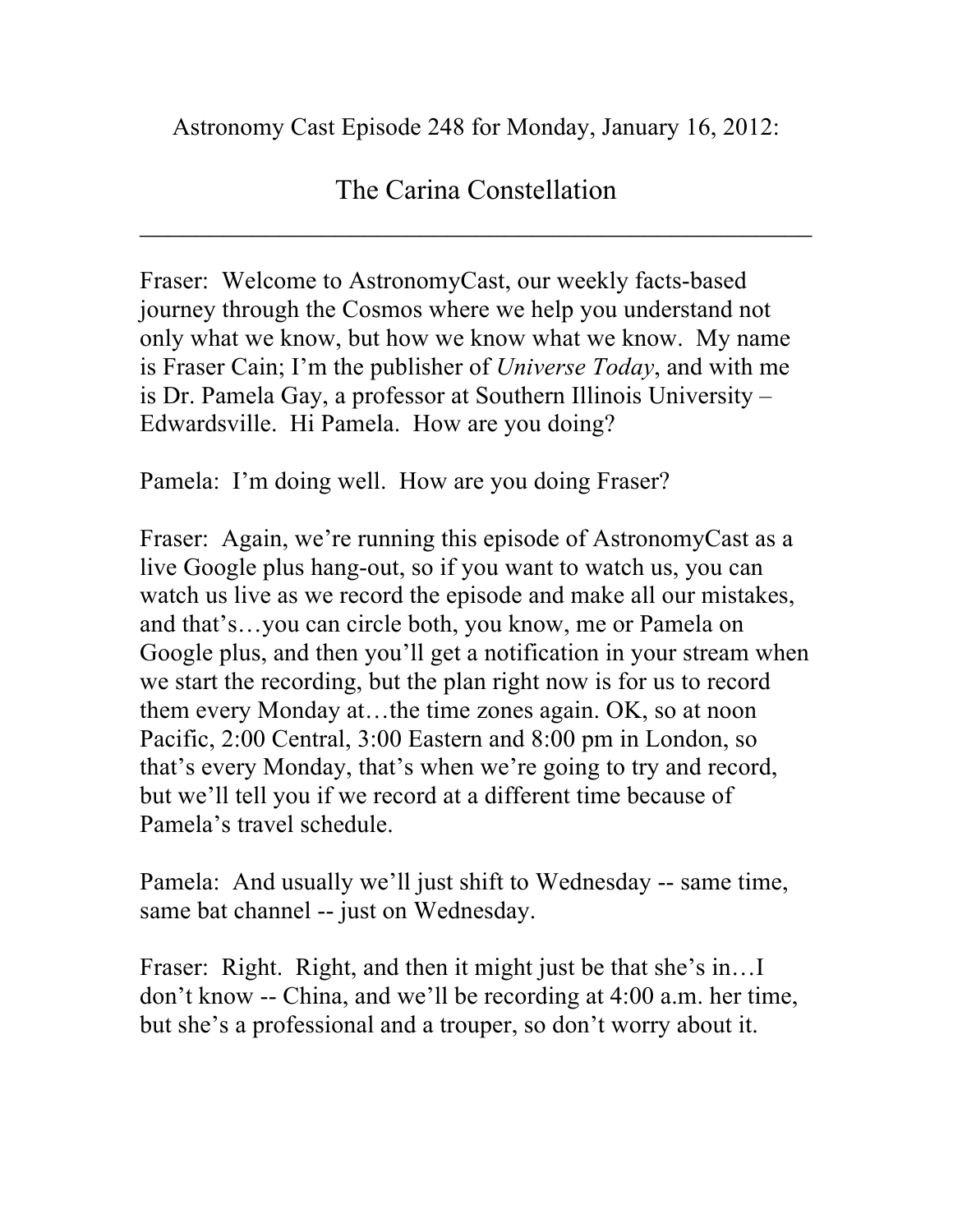Pamela: Yeah, except the social medias just don't stream there so nicely.

Fraser: That's true.

[advertisement]

Fraser: OK let's roll. So time for another detailed look at a constellation, one of the most fascinating in the sky but hidden to most of the northern hemisphere: Carina. Home to one of the most likely supernovae candidates we know of: Eta Carinae. Let's talk about this constellation, how to find it, and what you can discover in and around it. Now, we were like planning this show and sort of talking about constellations and you…this was like in your mind like the third good constellation to talk about. Why did you pick Carina?

Pamela: It's one of those constellations that just full of the good stuff. We already did the Orion constellation, and in my mind these two constellations sort of go together. They don't thematically go together -- you have Orion the Hunter you have Carina is the keel of the ship Argo Navis, which was the ship that the Argonauts took while they went to get the golden fleece – not so united there, but these two areas of the sky are two of the richest star-forming regions we have, and the thing is, here in the north, we are always "Orion, Orion, Orion – look at the Orion nebula! Isn't that awesome?" But if you actually go to the southern hemisphere, the Carina Nebula puts the Orion nebula to shame. It's bigger, it's brighter, and it has one of the brightest stars in the sky -- and it's one of the few stars in the sky that attempted to go supernova and failed and that alone makes it kind of awesome.

Fraser: So if you had to choose between the Northern Hemisphere and the Southern Hemisphere, which one would you pick?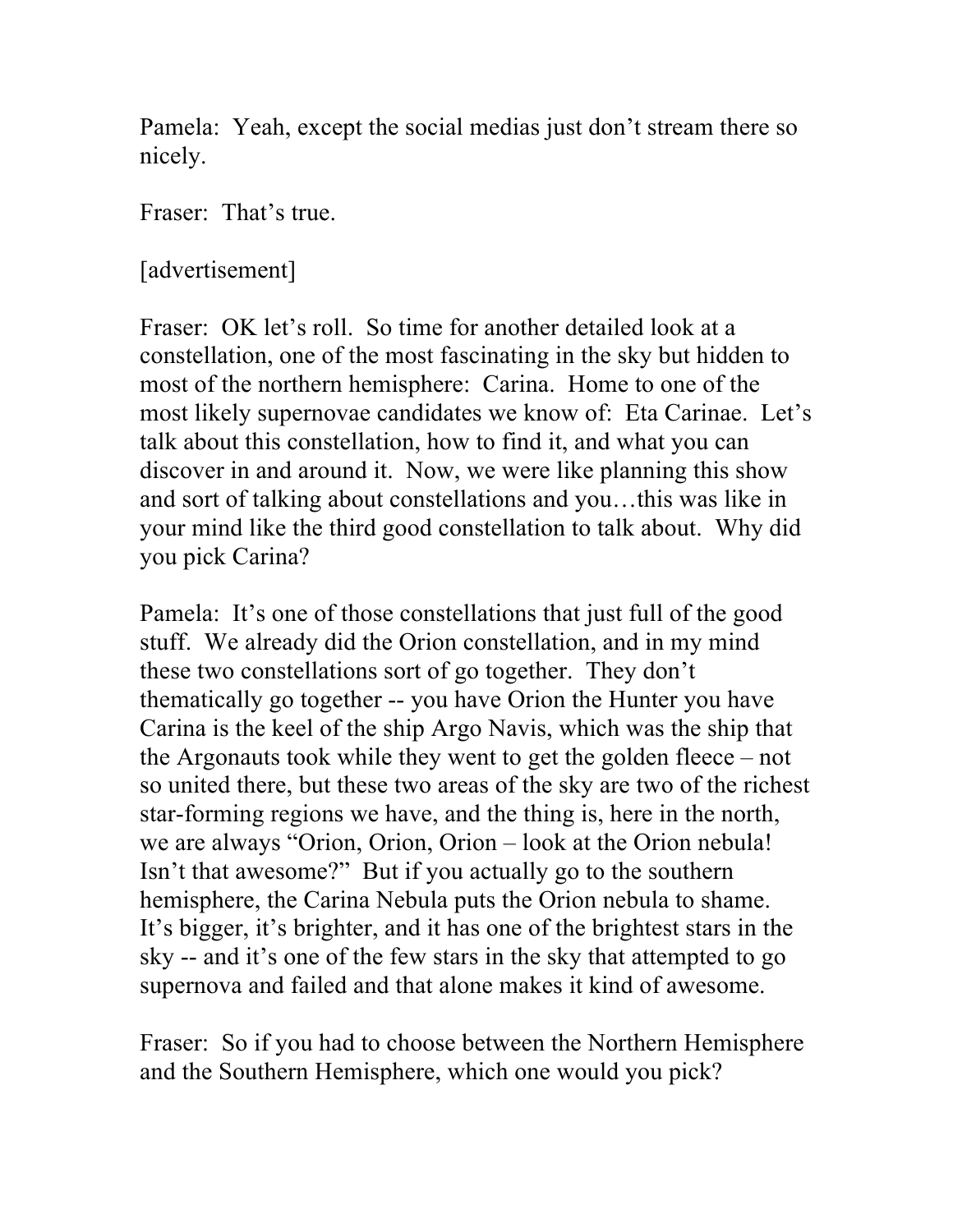Pamela: Oh, man…

Fraser: If you only look at one hemisphere's constellations and objects, which one would you choose?

Pamela: Am I allowed to say I want to live on the Equator?

Fraser: Sure. Fine. [missing audio]

Pamela: So I have to say that folks living in the Mediterranean area have some of the best views in the sky because they're far enough south that they get to see a fairly good view of Sagittarius, they get to see the beautiful tail of scorpion high in the sky as opposed to those of us who are further north, they get to pick up on the Carina Nebula, but at the same time, they get to pick and choose the best of both hemispheres. As you go further north, sure you get the Big Dipper high in the sky -- that's pretty awesome. As you go further south, sure you get the Southern Triangle high in the sky – pretty awesome, but the cool stuff likely tends to be on the Equator.

Fraser: Alright, alright, good answer.

Pamela: A weasel answer.

Fraser: Good weasel answer. No. OK, so let's talk about the Carina. So you sort of gave us a bit of what its name means, but what does Carina mean?

Pamela: It literally means keel of a ship; it's Latin. This constellation used to actually be part of a much, much larger constellation called Argo Navis, that, if it still existed, would be by far the largest constellation in the sky, and would dwarf absolutely everything else, but because it's so large, it's a little bit unwieldy to use for astronomical purposes, so it got broken up into three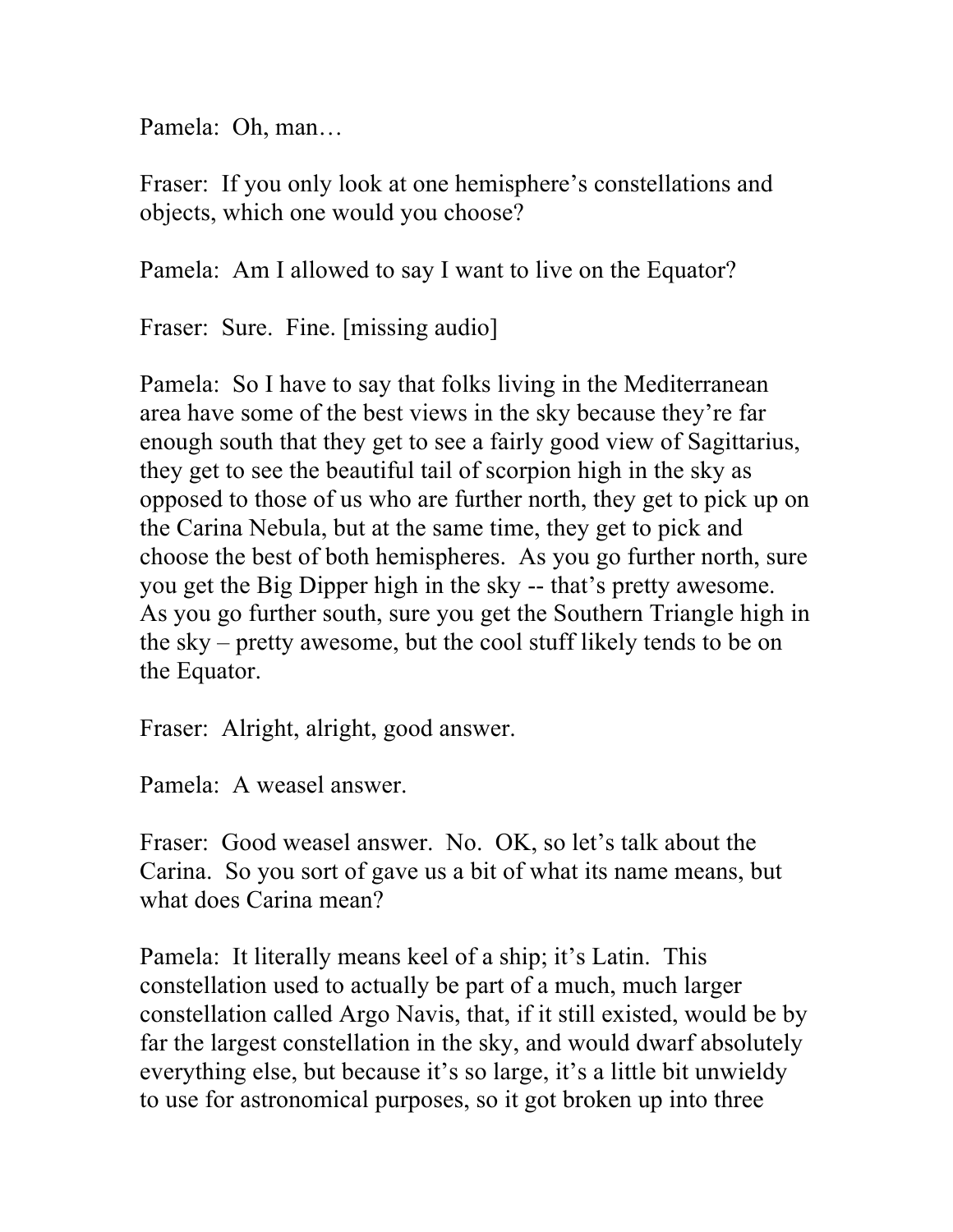different constellations. It got broken up into Carina, Puppis, and into Vela, and each of these different parts represents a different part of the ship, where Carina is the keel, and Puppis is the poop deck, and Vela is the sails, so between all three of these you have the ship from Jason and the Argonauts.

Fraser: If you looked at the constellation, what does it look like? Does it look like the keel of a ship?

Pamela: No. It just kinda looks like this random shape of stars on the sky. It's not one of those constellations like, well, this is where Orion does when Orion…you can actually see – it's a dude in the sky with a sword. Carina, no, it's just miscellaneous shape of stars.

Fraser: Yeah, and Sagittarius absolutely looks like a teapot.

Pamela: Yes. Yes.

Fraser: No question.

Pamela: Yeah, but it doesn't exactly look like the Greek figurine it was supposed to look like.

Fraser: Yeah, alright, so then...and so then if we were going to try and find it, where would we find it? If we were in the Southern Hemisphere, the lucky Southern Hemisphere…

Pamela: Actually anyone who's south of about 30 degrees north of the Equator, so anyone…tropics -- you're doing fine, folks down Florida, south of Florida -- you're doing fine. It's at 50 degrees south declination, so it's going to be low on the horizon if you're in the Northern Hemisphere, and progressively get higher up. It's a winter object for the folks in the Southern hemisphere, so you want to go and look for it June, July, August… I've actually been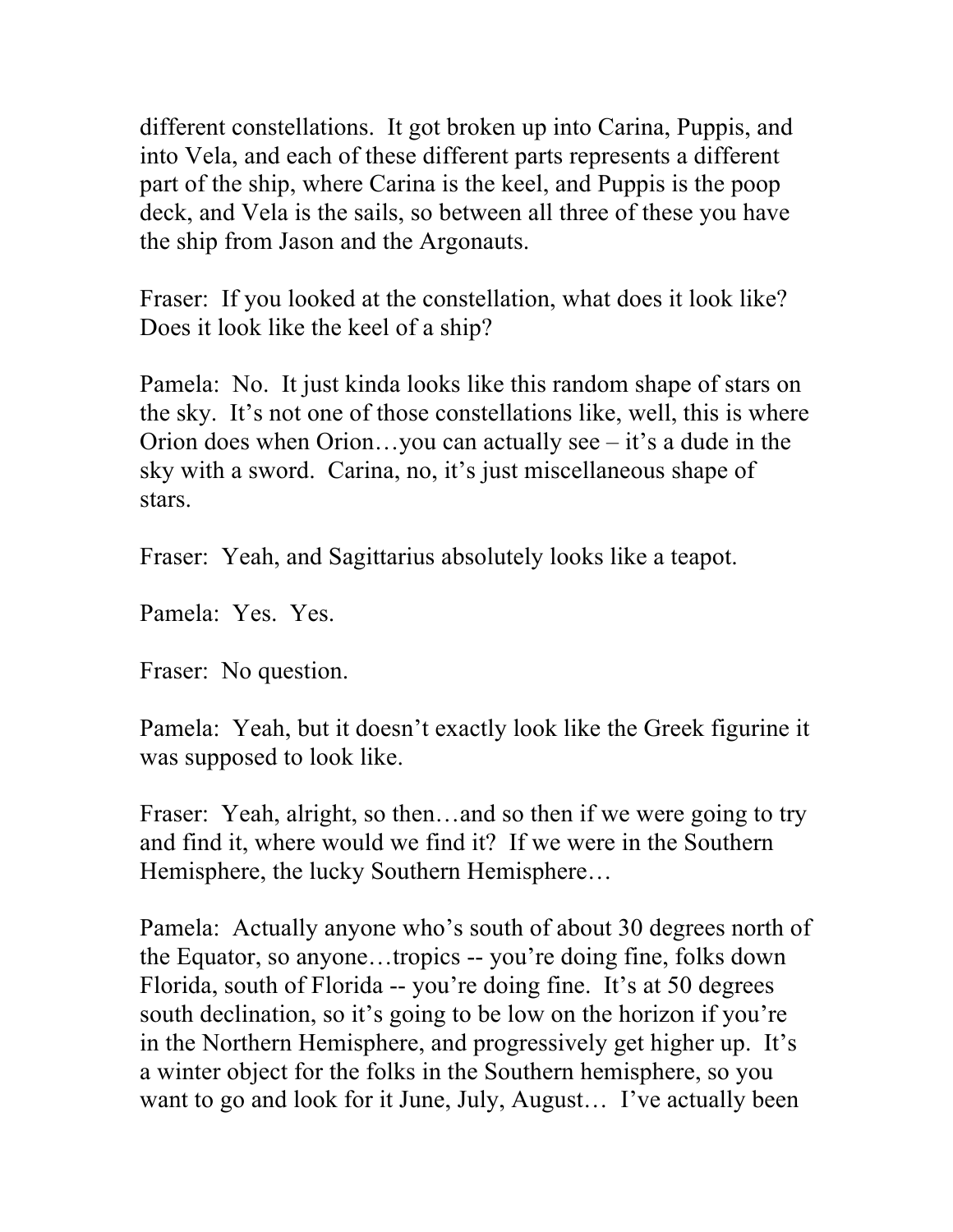able to see it in March while down in South Africa. And basically, look away from the Milky Way for a big, bright, fuzzy bit and there you're starting to find Carina.

Fraser: OK, well that "fuzzy bit"...so would that fuzzy bit be obvious? I'll bet you people in the Southern Hemisphere see that big fuzzy bit and go, "I wonder what that is?" and, I guess, never look any further or think about it.

Pamela: No, I'm sure some of them go further than that. So the Southern Hemisphere is kind of chock full of fuzzy bits. You have the Large and Small Magellanic Clouds, you have the Carina Nebula... So the Carina Nebula, as far as fuzzy bits go, it's fairly similar to the Orion sword belt Nebula (Orion Nebula M42) region. It's bigger and it's a little bit brighter, but the thing that makes it stand out is the second brightest star in the sky for a while: Eta Carinae. It's still one of the brightest stars in the skies right in the middle of all of this glowing bit, and if you pull out a fairly good telescope (or even with binoculars), you can start to tell that this really bright star is extended, and this is because Eta Carinae is embedded in this amazing hourglass-shaped nebula of expanding gas and dust.

Fraser: And so is Eta Carinae the brightest star in that constellation?

Pamela: Currently, and this is where things get confusing. If you've been listening to any of our prior shows on constellations, you know that normally, not always, but normally the brightest star in the constellation is Alpha+ the constellation name, so you'd expect "Alpha Carina" to be the brightest star in the constellation and if its not, it's going to be hard to tell it apart from the star that actually is the brightest star in the constellation by eye, but with Eta Carinae, when they were counting through the stars in that particular constellation, it was much fainter than it is today, but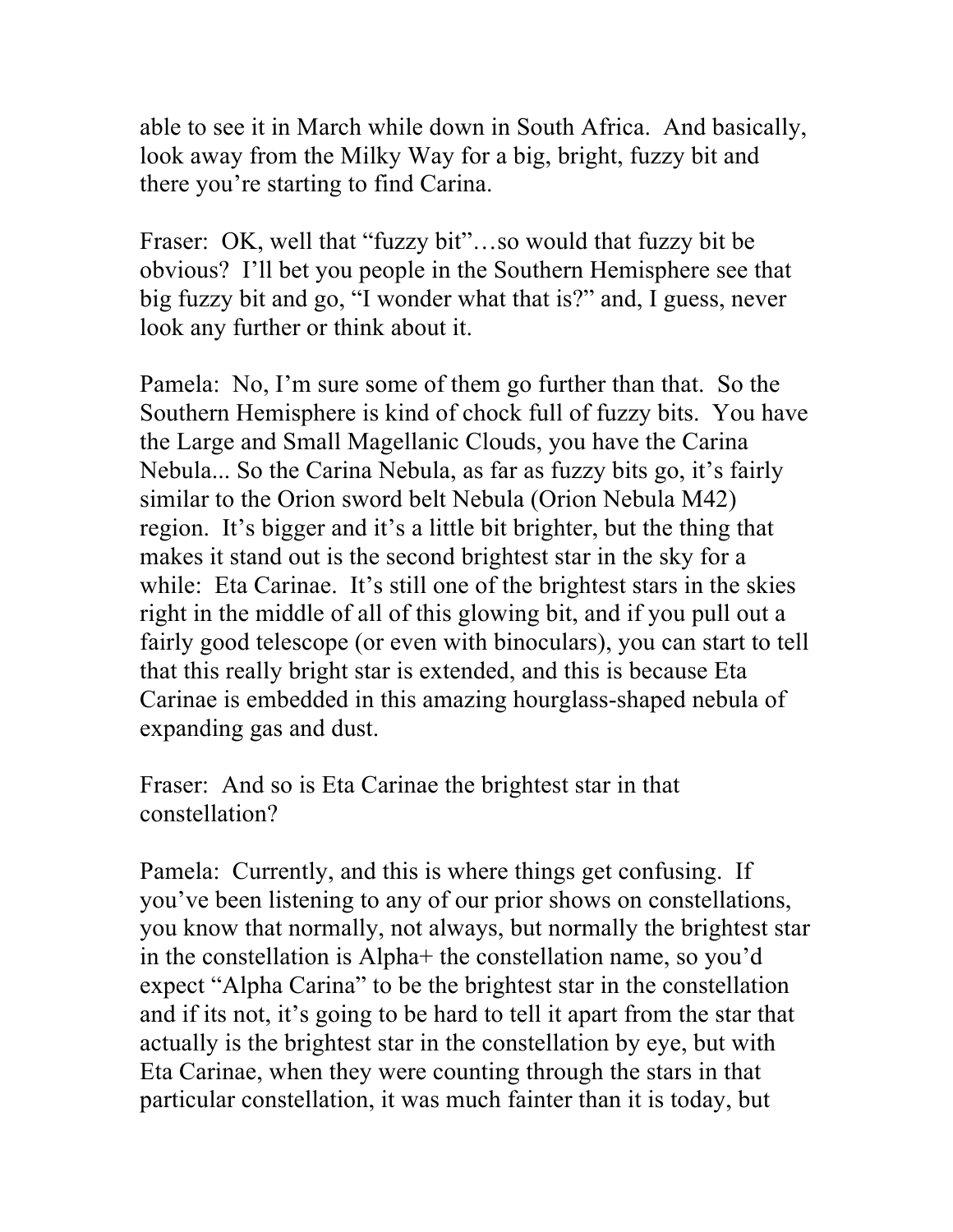back in the 1800s, it underwent this amazing brightening until in 1841, it actually was the brightest thing out there for the Southern Hemisphere viewers, and at this point it was undergoing this amazing nova activity. Supernova's not the right word, cataclysmic variable isn't the right word; it was this weird thing where the star almost exploded but didn't, and in the process gave off this amazing amount of light. It's since faded periodically, brightened periodically, and it's currently back in one of its brighter phases.

Fraser: And so it's definitely now the brightest star in the constellation?

Pamela: In the constellation, yes.

Fraser: And one of the brighter stars in the sky?

Pamela: Yes, which at a distance of 7,500 light years is kind of amazing.

Fraser: Yeah! Yeah, well that star alone, I mean, that star alone is worthy of its own show, but so then why don't you talk …where do you want to start? Do you want to start with the other stars and sort of get back to the Carina Nebula? We usually start with the stars themselves, so I mean Carina, which we've talked about…Eta Carinae is going to be probably the bulk of this episode. Let's talk about some of the other stars in the constellation as well.

Pamela: Well, most of the stars in this system aren't entirely worth noting; they're just everyday stars. The other star in this system that's actually worth paying attention to has the rather boring name of HD93129A. This is another O-type hypergiant, and it's out there basically saying, "Hey! You know, when other stars in the system explode, I might be following on the their footsteps." This is a system that has very young stars, and this is another one of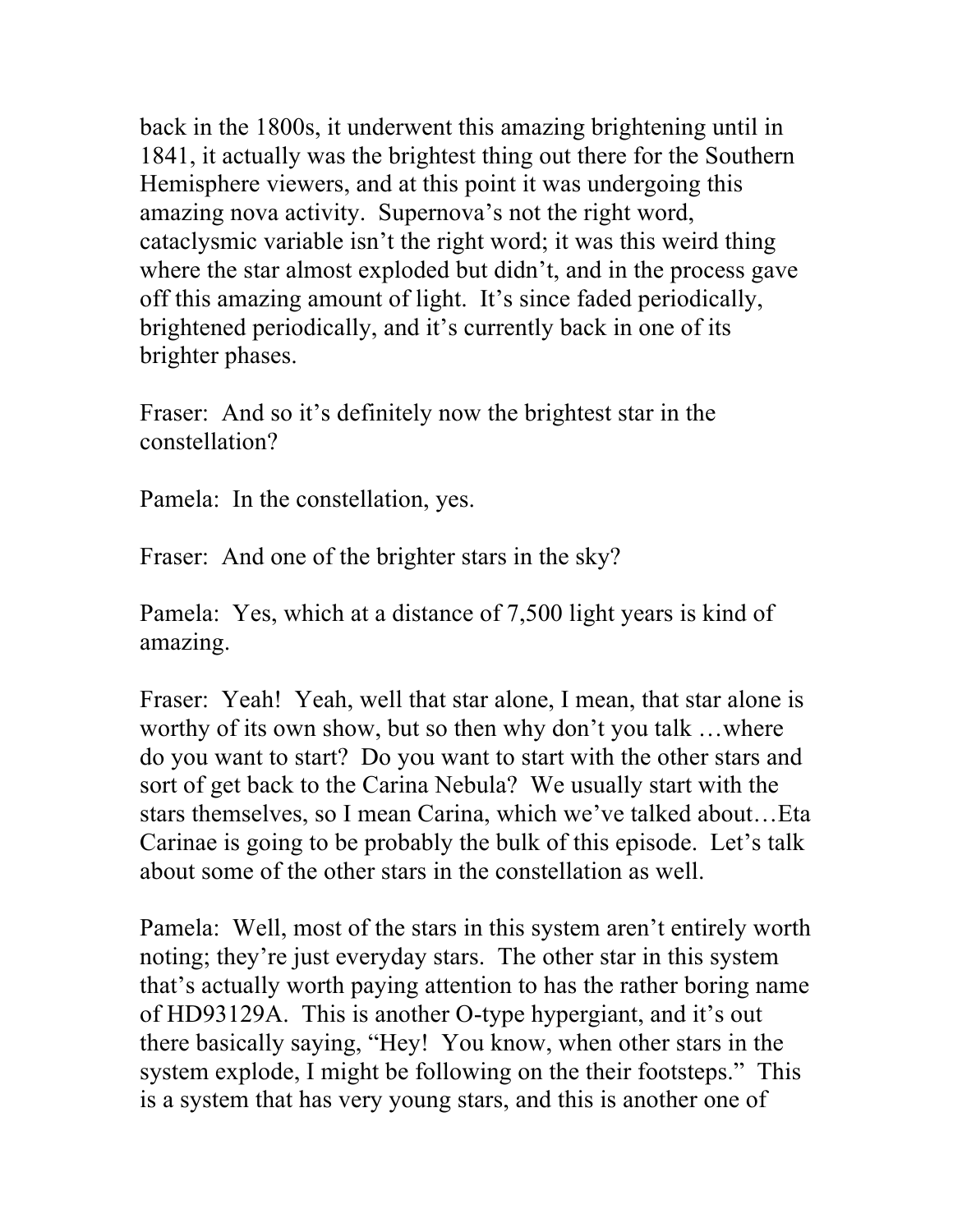them. Now, while it has that long, boring name, it has another name you might be more familiar with and this is Canopus. It has a magnitude of  $-0.72$ , which makes it another one of the brightest stars in the sky.

Fraser: I think it's the second brightest after Sirius.

Pamela: Yeah, so this is the quintessential "Alpha Carinae." When it was named, it was the brightest star in the constellation. It's just Eta likes to be all competitive and threaten to explode at a younger age.

Fraser: Alright, so really the two main stars that we should think about are Canopus and Eta Carinae, so then let's talk about some of the other things to view in that constellation. I guess there's no avoiding it, the most interesting thing in there is the Carina Nebula.

Pamela: Right, so beyond that, this system, when we say Carina Nebula, we mean the great star-forming region that has the Eta Carinae Nebula (The Homonculus is what it's often referred to "The Man") embedded within it, but the great star-forming region (it's what's called an H2 region) -- this is ionized hydrogen. It's giving off beautiful red light, and embedded within this entire starforming complex are eight different open clusters. These are areas where fragments of the cluster have condensed down, or fragments of the nebula, rather, have condensed down to form clusters of stars. These are sort of what the Pleaides looks like, except they're much, much younger. Some of these systems are just 3-4 million years in age. We've identified eight different open clusters within this system, and what's amazing is when you look at the great Carina Nebula and it's embedded open clusters in x-ray light, you can see all of these little pin-pricks of light that are representing the places where supernovae have gone off in the not too distant past. This is a system that's basically popping like popcorn, but with supernovae, and that's kind of cool.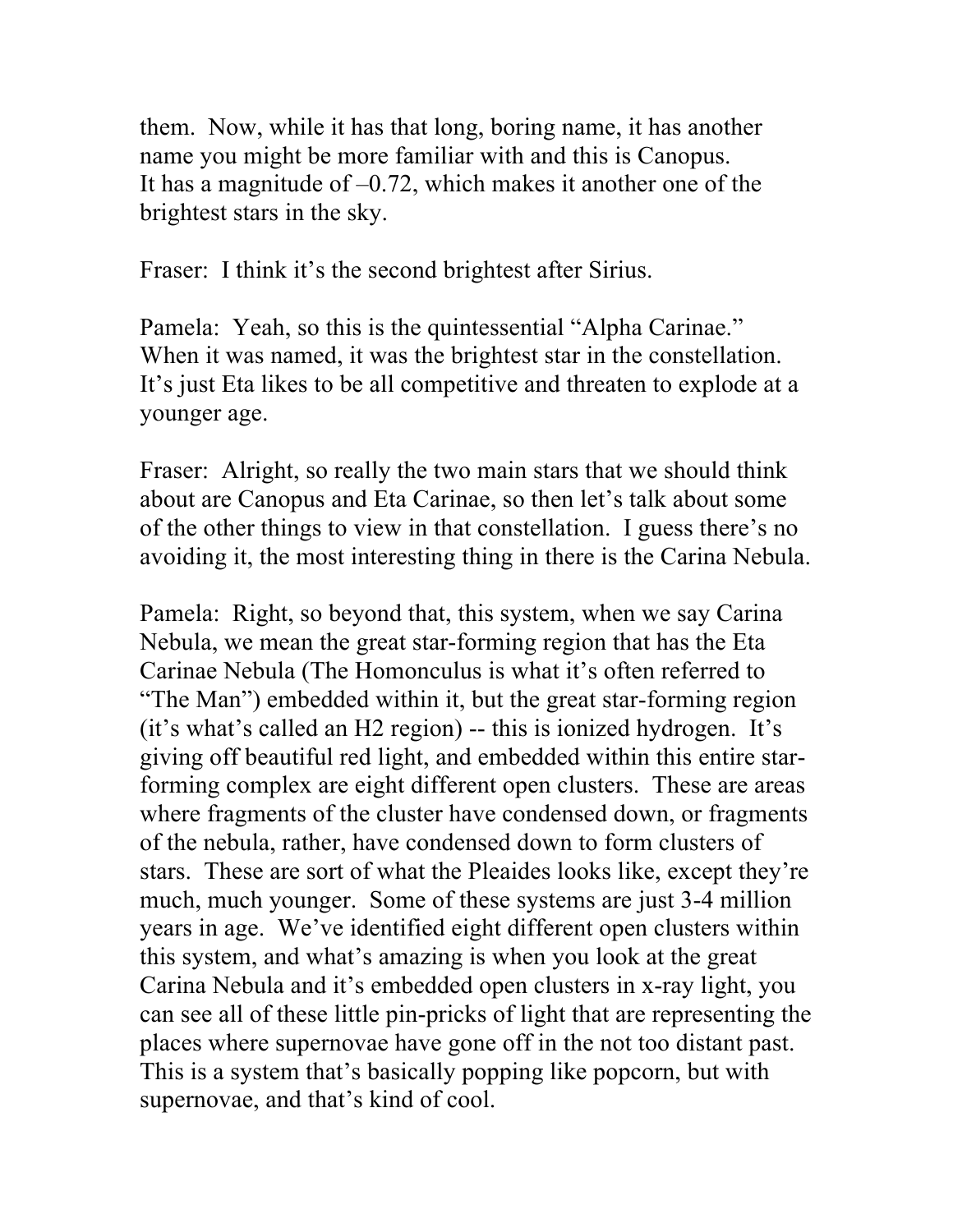Fraser: Yeah, yeah, and so then how big in the sky is it? If you could, you know, how many degrees of sky does the whole Carina Nebula take up?

Pamela: It's basically: go out and multiply the Moon by seven, and you're starting to get a sense of just how big on the sky this entire region is. Physically, it's about ten parsecs across, so this is a large system in terms of its physical extent, sort of. I mean, I don't know if you consider that many light years particularly big – that's about 30 light years, but in terms of angular size in the sky, it's pretty big too.

Fraser: And so how far away is it?

Pamela: Ranging on where you're looking at it in the system, it's 6,500-10,000 light years away.

Fraser: So then, how would you compare the state of this nebula to the Orion nebula that we mentioned before? How do they compare in terms of, sort of, size and age and power?

Pamela: So Carina's actually a bigger system. They're very similar in age actually. They both have ongoing star-formation going on. The difference is when you look through Orion, you don't see as many rich, open clusters as you see with Carina. What's interesting is how many parallel studies are done between these two systems where they can use them to confirm one another. So back in the early 2000s, there was this fabulous Hubble study that looked at knots in both of these nebulae to identify stars in the process of forming. So these are star-forming proplets, and so you can see these little caterpillar-like structures where stars are forming (or comet-like structures is how some people have also described them) embedded in the gas, and these are places where stars are just now starting to form, and will soon begin burning off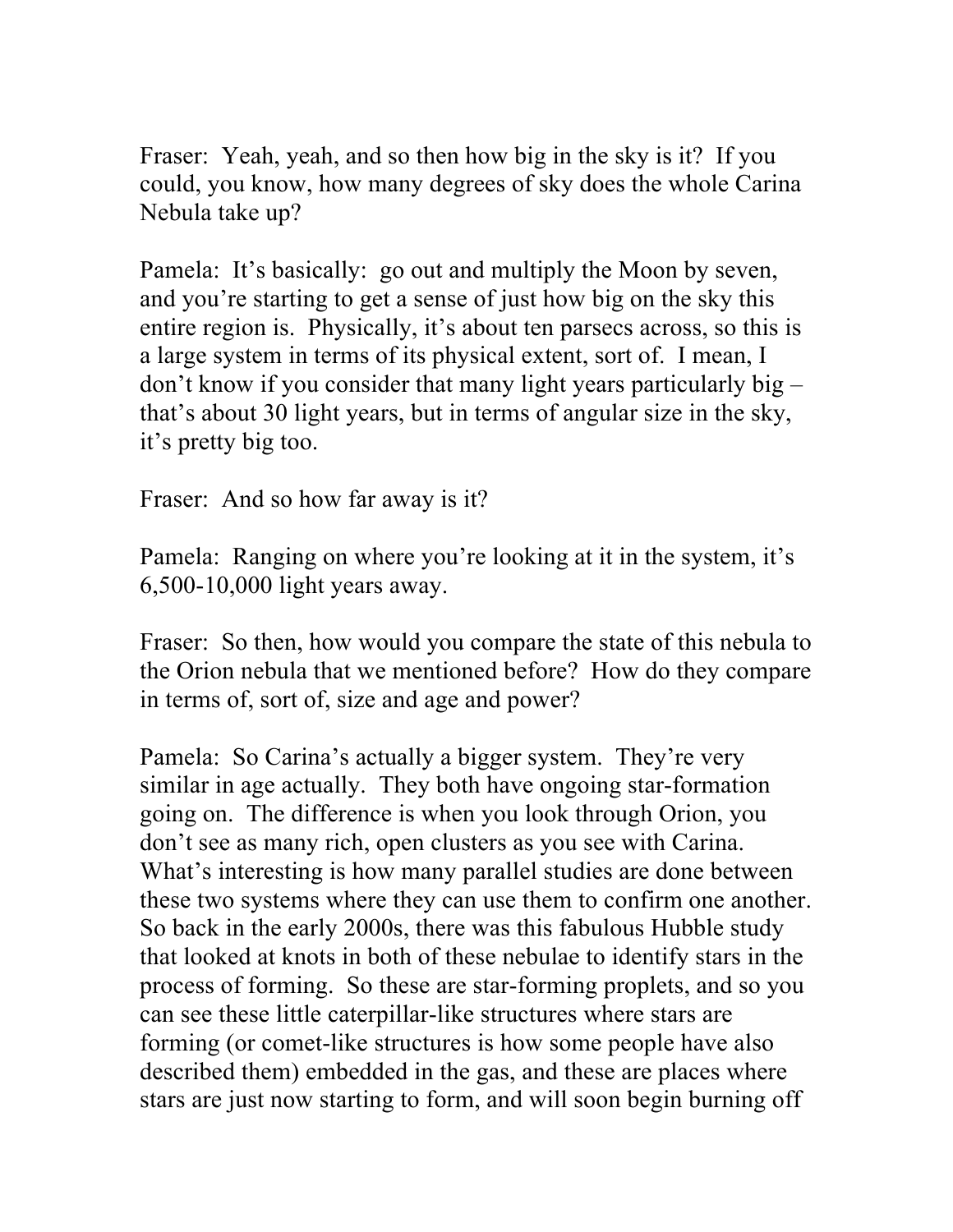that thick gas around them to reveal themselves as the young stars that they are.

Fraser: And those open clusters that we can see, those are ones that have already a little older have cleared out some of the gas, dust and are starting to separate out.

Pamela: Yes, and just imagining what it would be like in these systems – you're getting in some cases hundreds of stars within the same region that we, and our nearest ten neighbors, occupy. So these are much, much denser regions of space.

Fraser: Sounds really amazing! And then the far future, if we could look out into space and find a region that Carina will look like in the far future, what might we see?

Pamela: So there we start to imagine things like the Hyades cluster here in the Northern Hemisphere. This is an open cluster that has had time to spread itself out as it orbits around and around the Milky Way, except this is that system times eight because there are so many open clusters embedded within the Carina Nebula. Now, what's going to be amazing, though, is the process to get there. We know of...at least Eta Carinae is probably not just going to go supernova, but it's going to go hypernova when it explodes, letting off this amazing gamma-ray burst in the process. We don't know when that is going to happen. Various people have said it's probably going to happen in the next few years. That's actually probably not true, so if you've heard the rumor: "Eta Carinae's going to go any day now," that rumor is based off of the fact that we've observed other stars that undergo these false supernova events, where it looks like they're going supernova and then the star stays together. Well, in the other cases where we've seen that, in one instance, there was the false supernova, and then two years later, the full-blown supernova, but that star where that was seen was much more advanced than Eta Carinae, so there's the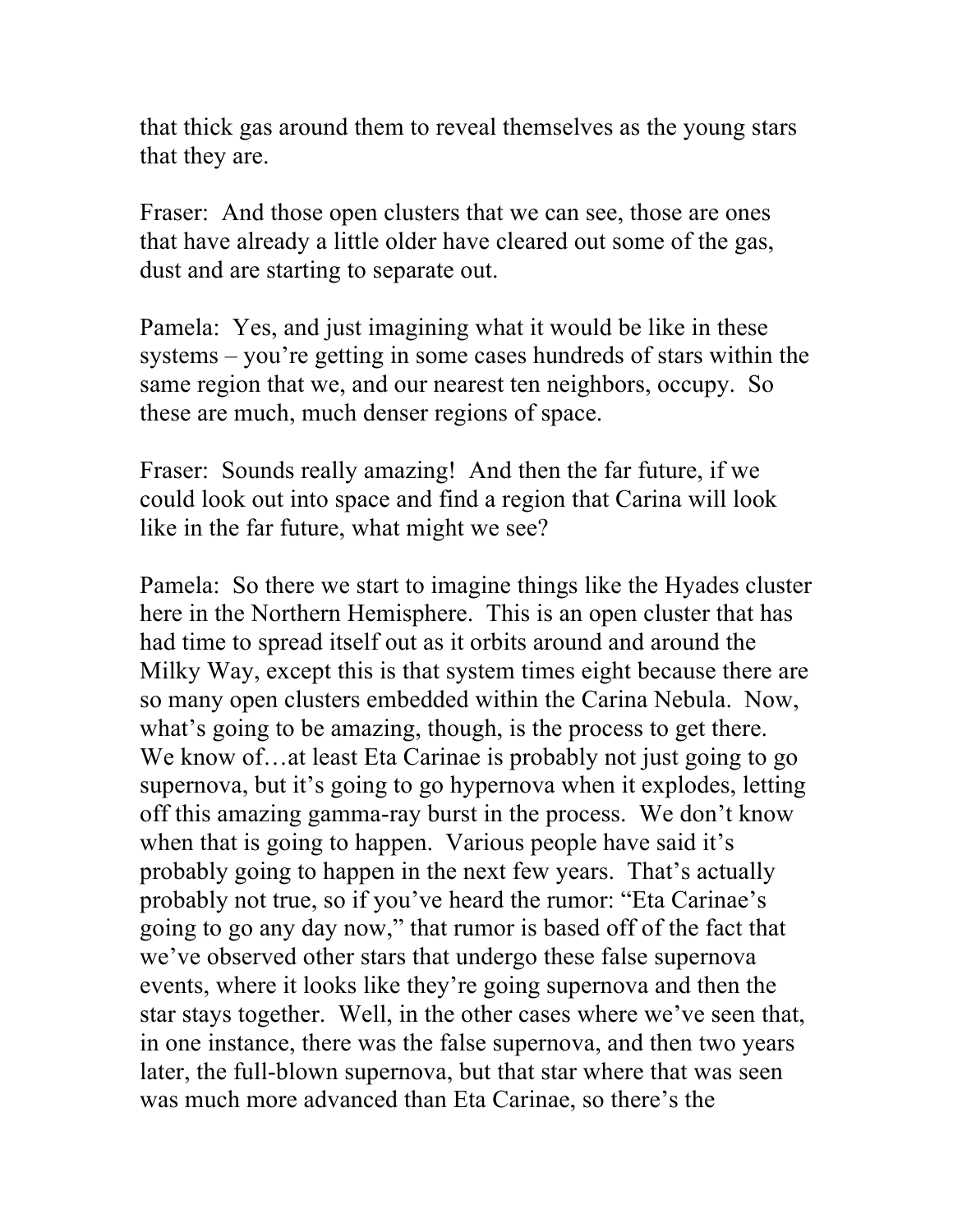likelihood that Eta Carinae's going to trick us a few more times and then finally go and clear out the space around it, completely destroying the Homonculus, rearranging the inside of the great Carina Nebula. Each of these supernovae has the potential to clear out a region, creating an empty bubble in this giant complex.

Fraser: And I know with some of the more detailed images, astronomers have actually seen a lot of these bubbles all throughout some of these nebulae.

Pamela: Yeah, and so if you want to take a look at these bubbles, you want to take a look at Spitzer's infrared images, and there's just absolutely amazing images across the entire electromagnetic spectrum, across all the different colors of light of this system. There's also interesting time variation. I'm going to keep harking back to Eta Carinae because really it is the coolest thing in this system. And it's actually a binary system with a 5.2-year period, and so as you watch it in the x-ray over time, you can see its variations. As you watch it in light, visible light, over time, you see these variations. So as you step through the different colors, the electromagnetic spectrum, you see in visible light, the keyhole nebula, which is a dark, particularly opaque pocket of gas that makes it look like someone's taken a chunk out of the luminous material. It's just blocked it out with dust, but as you start looking in the infrared light that's able to penetrate this dust, you start to see it open up and see a lot more stars, as you move into the millimeter, you're able to see more and more star-formation occurring. If you go the other direction, looking at high-energy light, as you look at it in the x-ray, you see all these supernovae that have gone off. All of these different colors put together are what allow us to get the complete understanding of this amazing system.

Fraser: Now, you said that Eta Carinae is not going to blow right away, but I think in earlier podcasts, we've sort of alluded that it's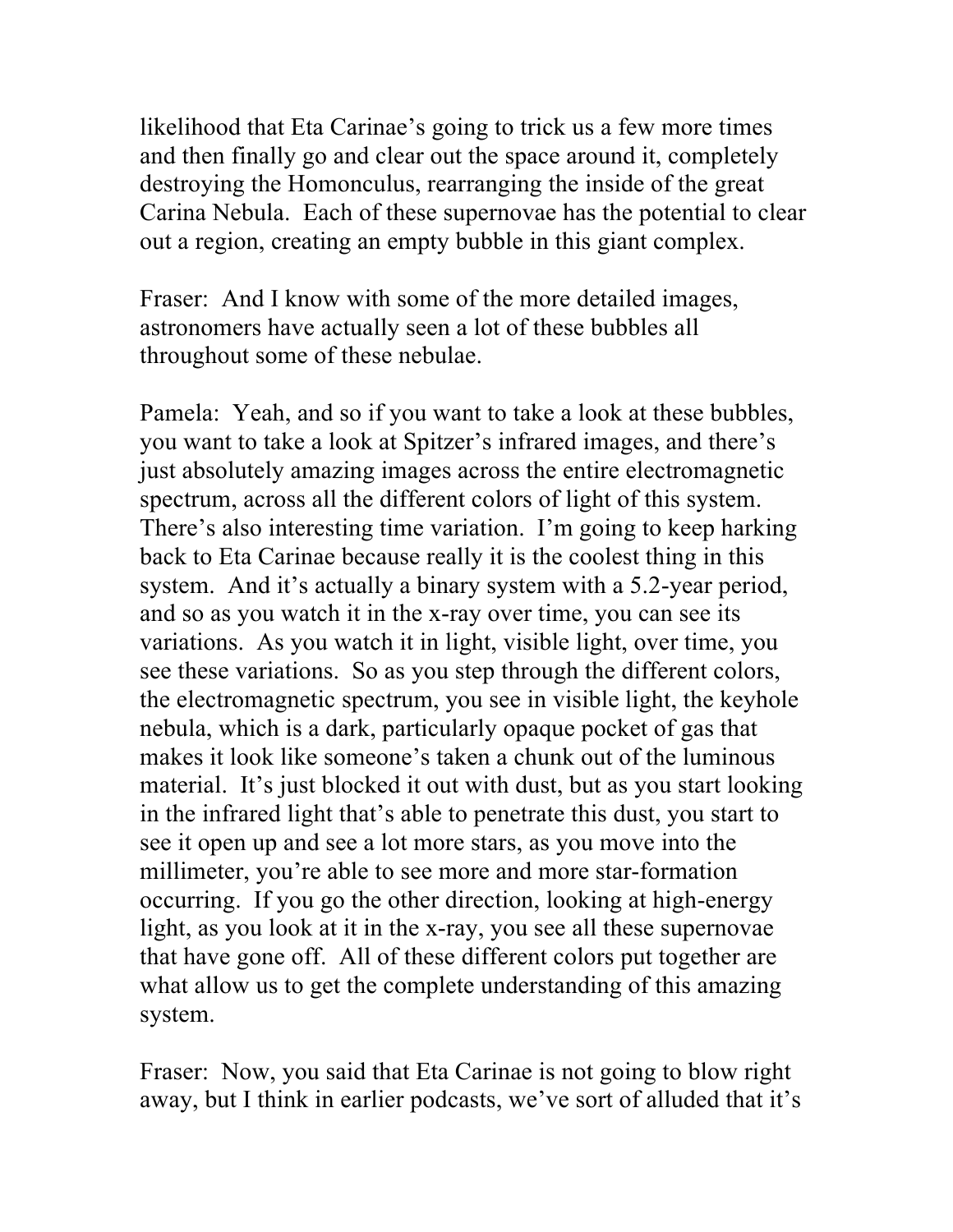pretty much ready to go off, so has there been new science that's come out at this point?

Pamela: We're just starting to understand more and more about, well, these false supernovae. We're starting to understand what differentiates them from one another. We've now observed a handful of them, and we're starting to get a better sense of what stage in their evolution these different stars are in, and it looks like (and we could be proven wrong at any instant -- the Universe is the final determiner)…it looks like Eta Carinae is a young enough Wolf-Rayet star that it's probably good for a few more false alarms in its future.

Fraser: Like, well, what does that mean? How many years? Give me a date.

Pamela: I can't do it. Sorry.

Fraser: Ten years? A hundred years? A thousand years?

Pamela: Well, probably thousands of years. The papers that I've been looking at say…

Fraser: How many thousands? A hundred-thousand?

Pamela: We don't know. We don't know.

Fraser: OK, I like that answer. I want to know.

Pamela: And it could always just decide to prove us all wrong and explode tomorrow, but the papers I've been looking at say it's now imminent. It's probably on the thousands-of-years timescale.

OK. Alright, I'll let that slide. Now, you mentioned a few things already. You mentioned we can look at Eta Carinae, we can look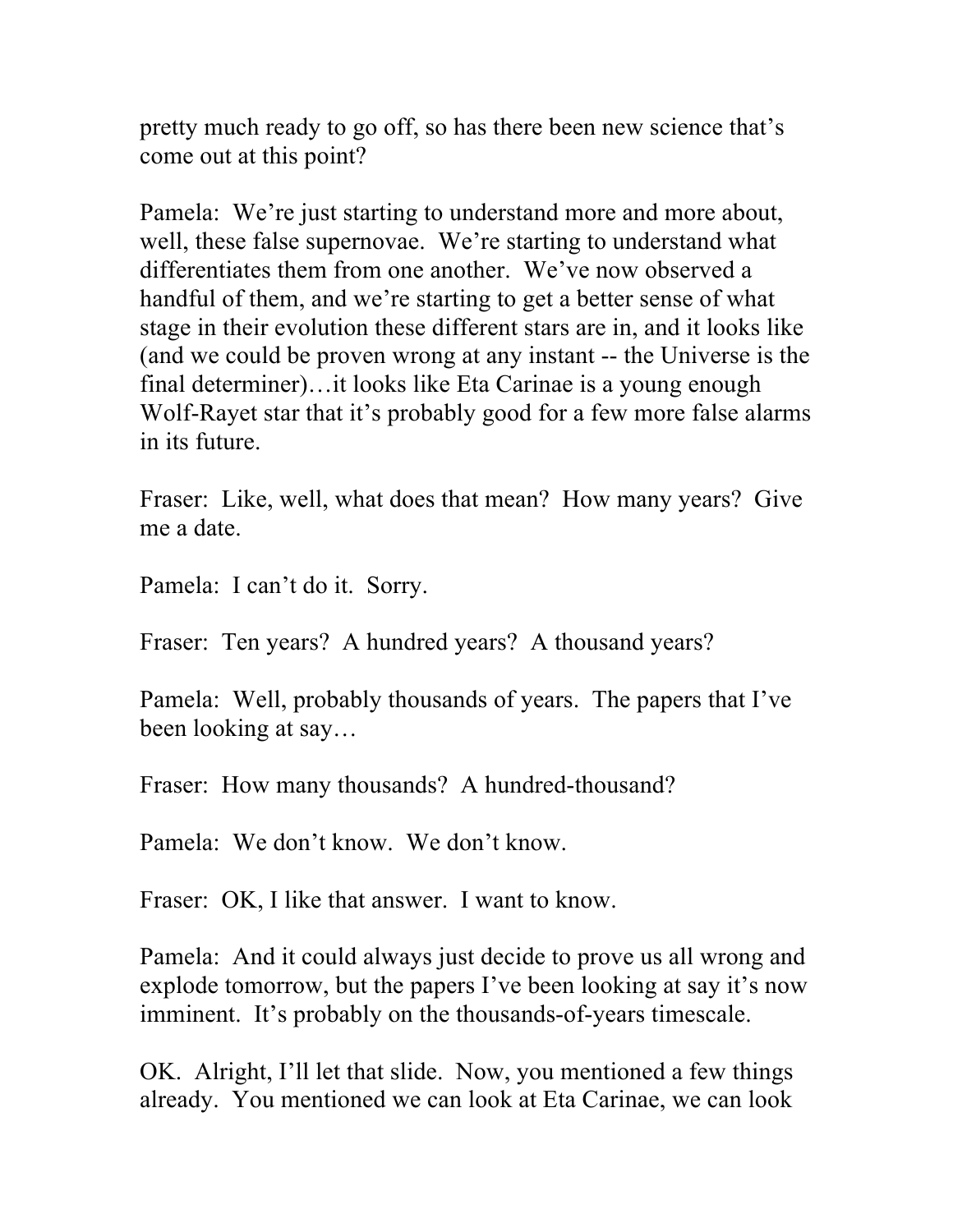at the Keyhole nebula. If you get in really deep into it, what are some of the prominent features of the Carina Nebula itself?

Pamela: It's really…the Keyhole nebula is the big one to look at, Eta Carinae is the big one to look at, but beyond that if you really just want a stunning pretty picture, use a telescope that has a low focal ratio, so that you have a nice big field of view, and take a look at the full complex. It's as beautiful...to me it looks kind of like an orchid. It's this beautiful structure where on one side it has kind of a triangle of brightly glowing material that fades away from the center, and then on the bottom you can almost see – well, depending on how you flip the photo – you can almost see like the petal of an orchid coming out of the center, where it's kind of dark in the middle of the petal with bright edges. It's just this absolutely stunning, reddish region where all of this hydrogen gas is being excited, and we get to benefit from the excited gas.

Fraser: Now, are there any other deep sky objects around the constellation that might be interesting?

Pamela: Well, as I said, there's the eight open clusters, which are all worth looking at. They're all slightly different ages, ranging from 3 million years out to about 10 million years. They're all rich and very bright blue stars, and just jumping back and forth between them and seeing how one class of objects can have so many slightly different appearances is one of the fun things with this nebula.

Fraser: And one of my favorite things to look at with a telescope is double stars. Are there any double stars?

Pamela: So there's actually two different double star systems in this. There's the Epsilon and Upsilon (just to make them rhyme)… Epsilon and Upsilon Carinae double stars, which are always good to look at with a powerful enough telescope. Beyond that there's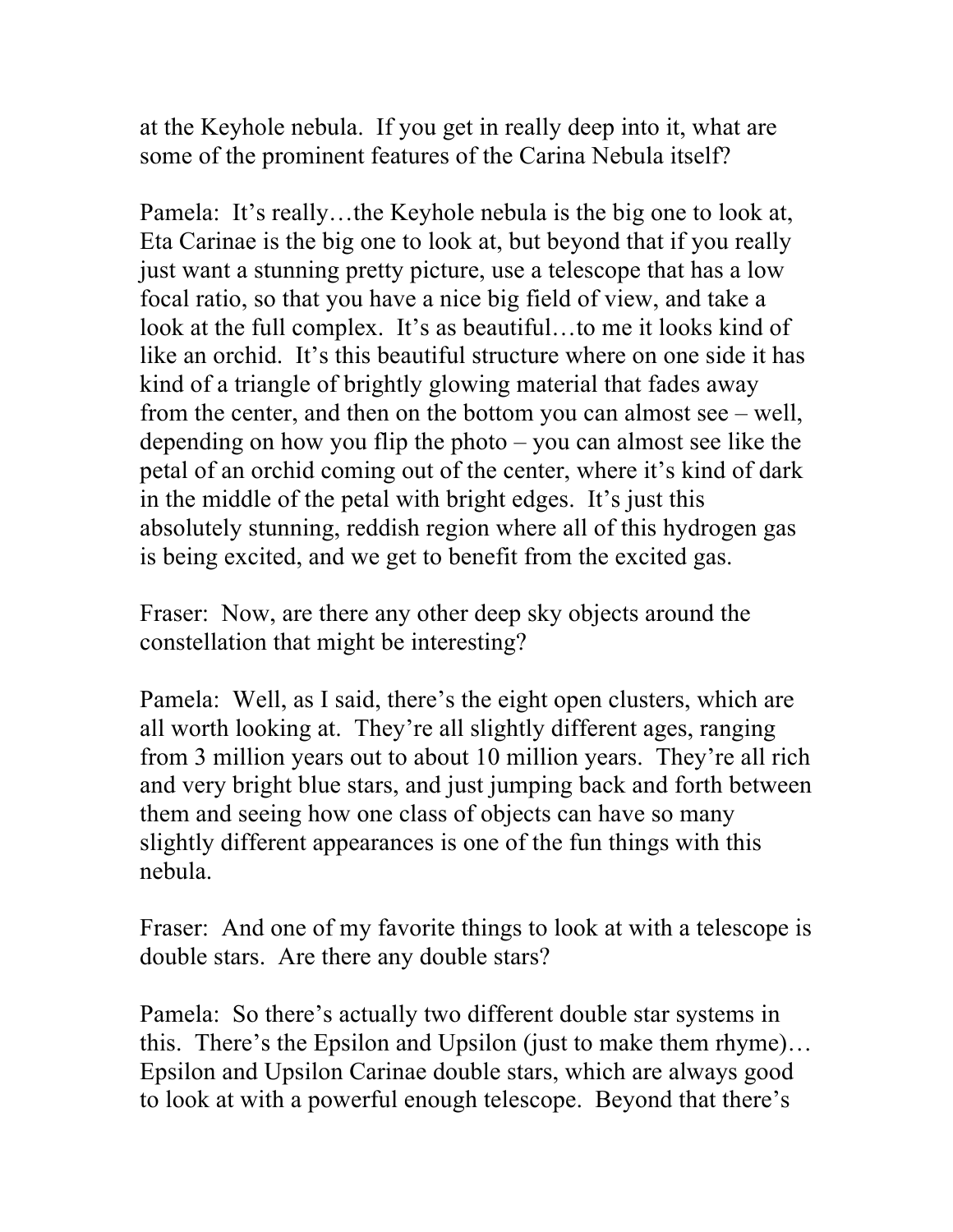also one globular cluster, which you're peering through all the gas and dust, so it still looks good, but I'm much more into the open clusters in front of it.

Fraser: And one thing that we all can see is there's a meteor shower that comes out of the Carina constellation. That's the Eta Carinids?

Pamela: Eta Carinids -- and this occurs every January, so January's just a month of meteors. So go up and look out, and all because the meteors appear to be radiating away from the Carina Nebula doesn't mean that you can't see them all over the planet when it's dark outside.

Fraser: That's right. Yeah, and so you might not see the constellation where they appear to be coming from, but they're kind of roughly pointing in that direction. So I guess if you want to find Carina, wait 'til January, wait until the meteor shower's happening, and then follow the source of the meteors until you get back to the source.

Pamela: Yeah, but that seems to be the strangest way possible to find a constellation. I much more recommend getting yourself a copy of *Stellarium,* or *Planisphere*, or something like that.

Fraser: Searching for a pot at the end of the rainbow...

Pamela: Exactly.

Fraser: So when was Carina going to blow again? Eta Carinae? I forget, what did you say?

Pamela: We don't know. We don't know.